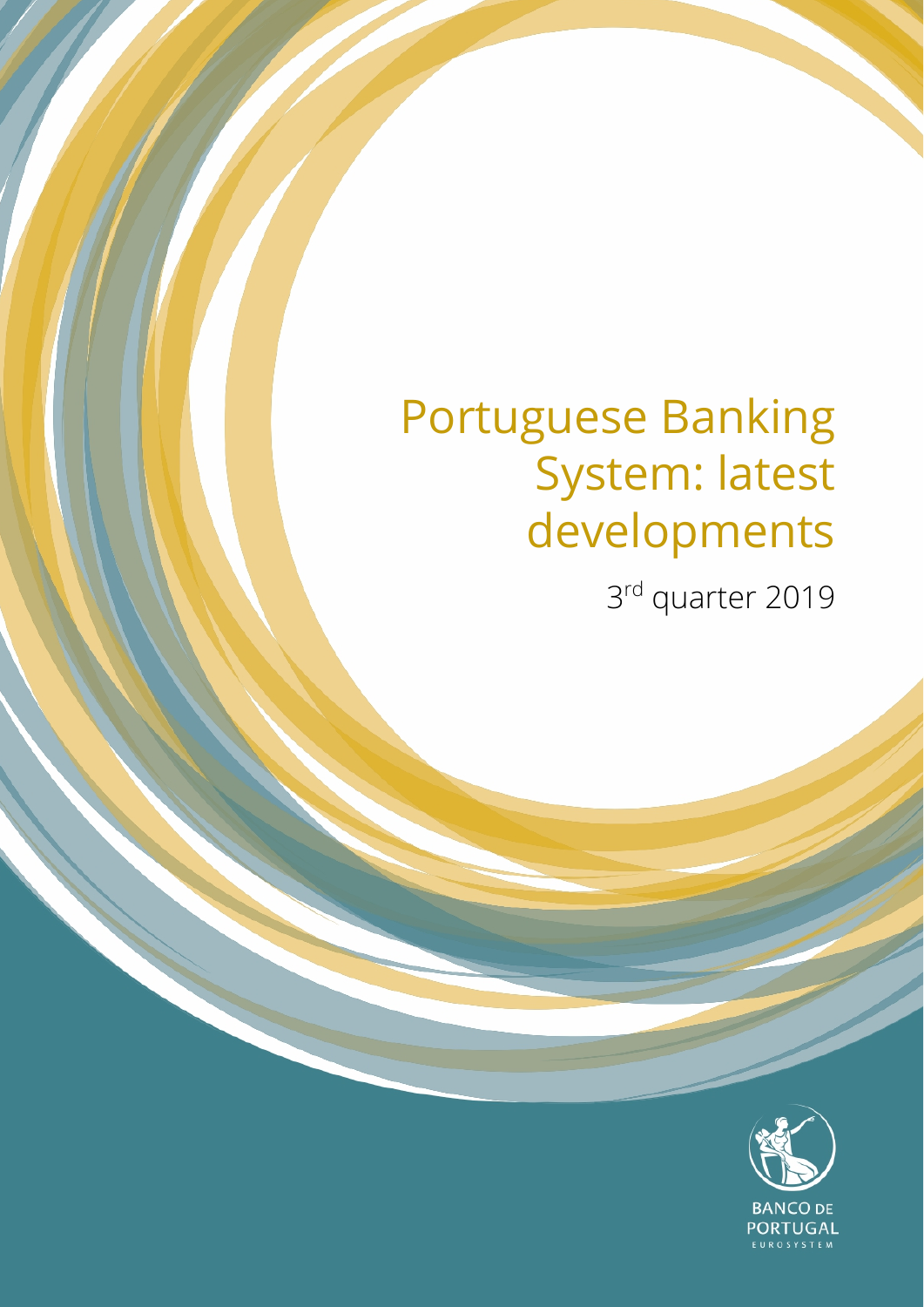Lisbon, 2019 • www.bportugal.pt

Cut-off date: 12 December 2019.

Portuguese Banking System: latest developments **•** Banco de Portugal Rua Castilho, 24 | 1250-069 Lisboa **•** www.bportugal.pt **•** Edition Financial Stability Department **•** Design Communication and Museum Department | Design Unit **•** Translation International Relations Department | Translation Unit ISSN 2183-9646 (online)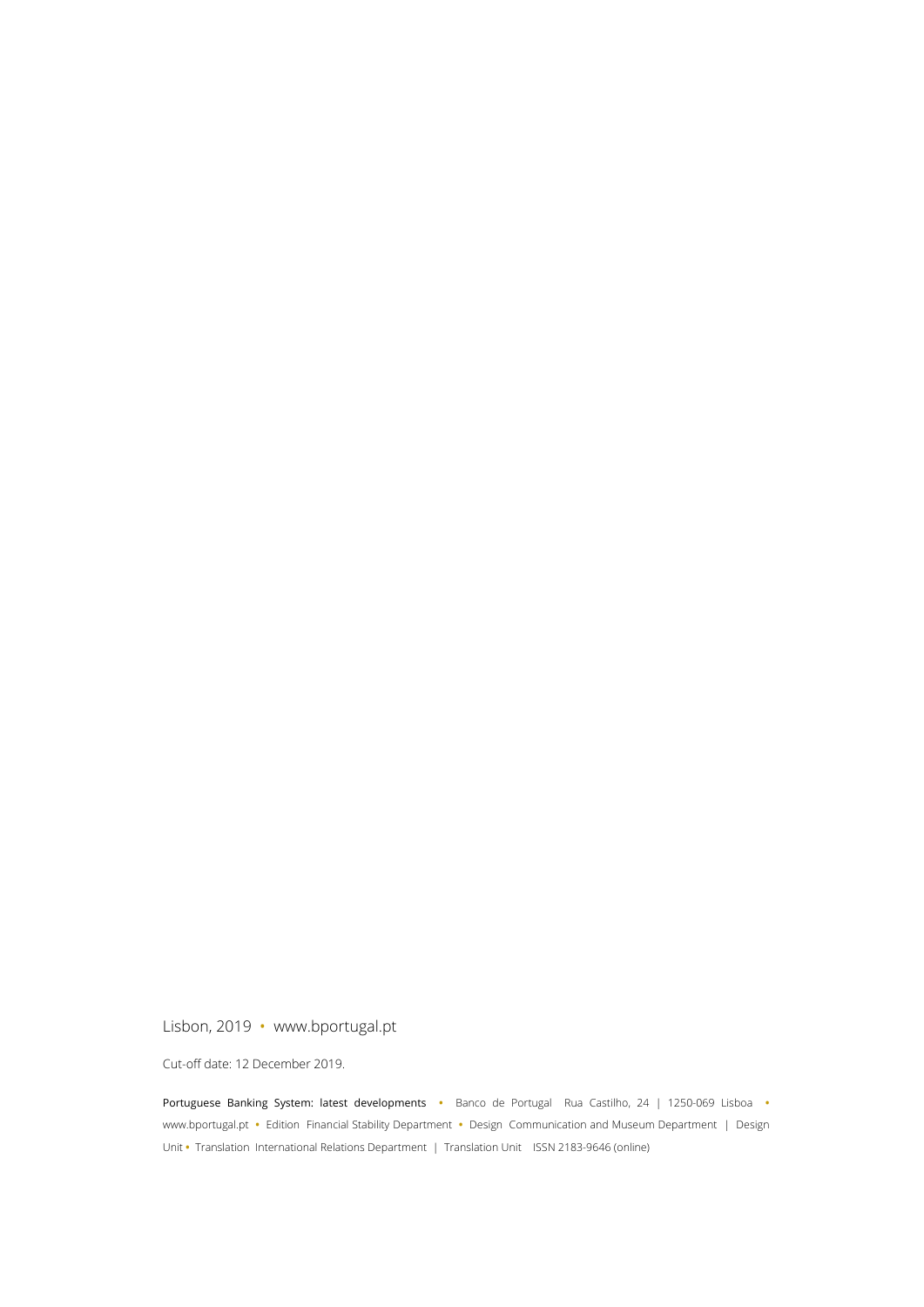# Portuguese banking system - 3rd quarter of 2019

## **Balance-sheet structure**

Compared to the previous quarter, banking system's total assets increased by 0.2%, mainly via loans to other credit institutions, which increased by 9.7%, and debt securities held (a 0.6% increase), particularly of non-financial corporations. Conversely, cash balances at central banks declined by 5.5%.

Funding from central banks decreased by 4.5%, standing at 4.7% of assets in September 2019. Net interbank funding declined by 8.8%, due to the aforementioned increase in loans to other credit institutions and the 2.9% decrease in deposits from other credit institutions, standing at 4.9% of assets.

The loan-to-deposit ratio posted a 0.2 p.p. decline to 88%, and the liquidity coverage ratio decreased by 1.4 p.p. to 210.9%, remaining considerably above the minimum regulatory requirement (100%).

### **Asset quality**

Non-performing loans (NPLs) decreased by €1.7 billion (7.3%) in the third quarter of 2019. The NPL ratio declined by 0.6 p.p. to 7.7%. The NPL ratio net of impairments decreased by 0.4 p.p. to 3.6%.

The stock of non-performing loans in the NFC segment declined by €1.1 billion (7%), with a 0.9 p.p. decrease in the NPL ratio, to 15.7%. The stock of NPLs in the household segment decreased by €596 million (9.4%), with a 0.4 p.p. decrease in the NPL ratio, to 4.0%.

The NPL impairment coverage ratio increased by 1.2 p.p. to 53.5%. The impairment coverage ratio increased by 1.5 p.p. in the NFC segment and 1.1 p.p. in the household segment, to 58.5% and 42.2% respectively.

**Chart 1 •** Central bank funding and loan-todeposit ratio









Source: Banco de Portugal.

**Chart 3 •** NPL coverage ratios



Source: Banco de Portugal.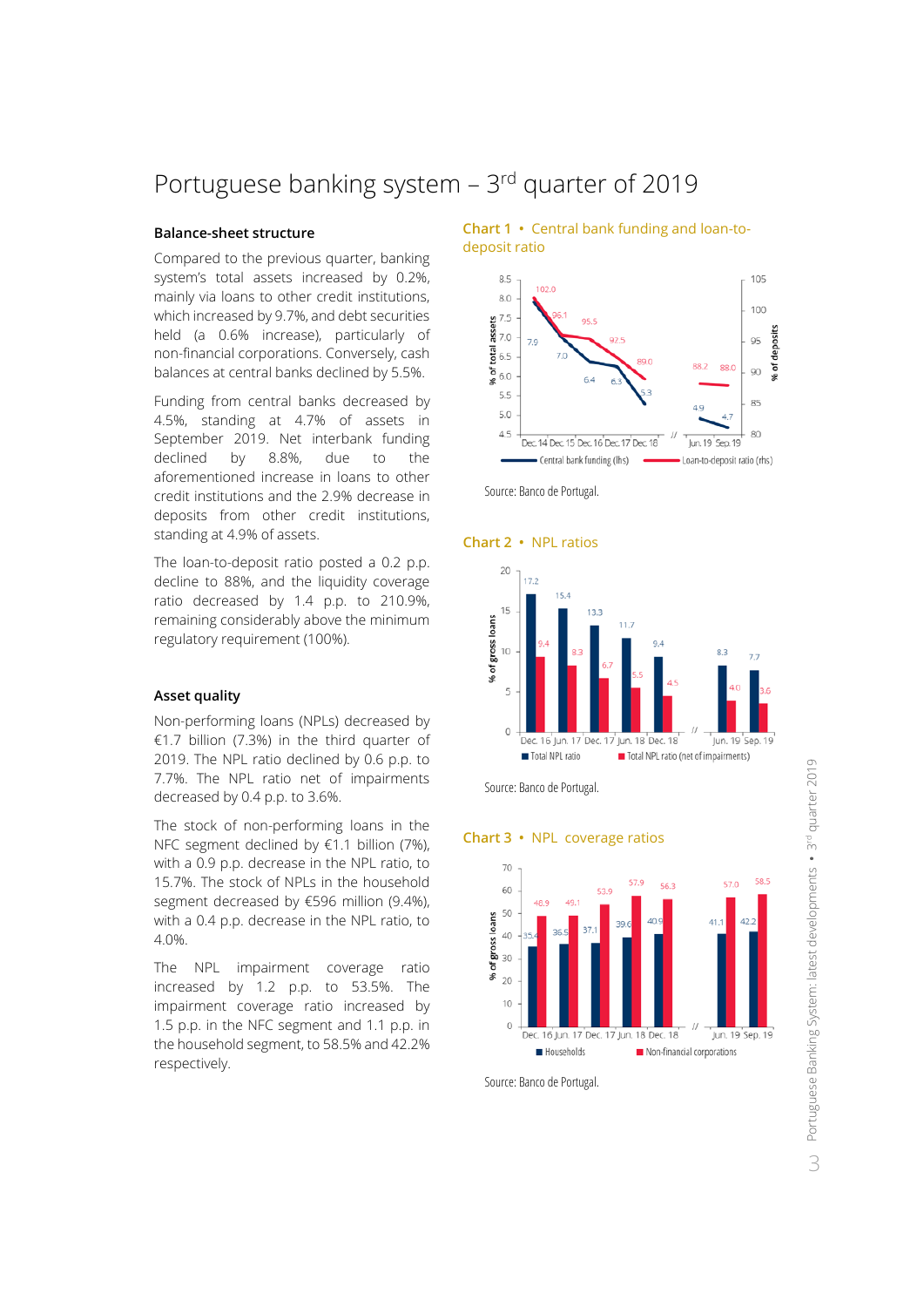# **Profitability**

Until the end of the third quarter of 2019, banking system's return on assets (ROA) remained stable compared to the same period in 2018, standing at 0.8%. Return on equity (ROE) rose 0.4 p.p. to 9.1%.

The stability of ROA reflected, on the one hand, the 4.2% increase in net interest income and, to a lesser extent, the 20.5% decrease in the net flow of provisions and impairments. On the other hand, these positive contributions were offset by a 36.3% deterioration in income from financial operations, a 2.4% increase in operational costs and a 26.2% decrease in other results.

The banking system's efficiency, as measured by the cost-to-income ratio, decreased year on year, reflecting the said increase in operational costs, which was greater than growth in total operating income.

# **Solvency**

In the third quarter of 2019, the total capital ratio rose by 0.3 p.p. to 16.4% as a reflection of the issue of additional Tier 1 and Tier 2 eligible instruments by two larger institutions.

The leverage ratio rose by 0.1 p.p. to 7.8%, remaining above the minimum benchmark defined by the Basel Committee on Banking Supervision (3%). This requirement will become mandatory as of the new CRR application date (28 June 2021).

### **Chart 4 •** Return on equity (ROE), return on assets (ROA) and recurring operating result



### **Chart 5 •** Cost-to-income and loan loss charge ratios



Source: Banco de Portugal.





Source: Banco de Portugal.

Note: RWA means risk-weighted assets. Total exposure includes total assets, derivatives and off-balance sheet positions.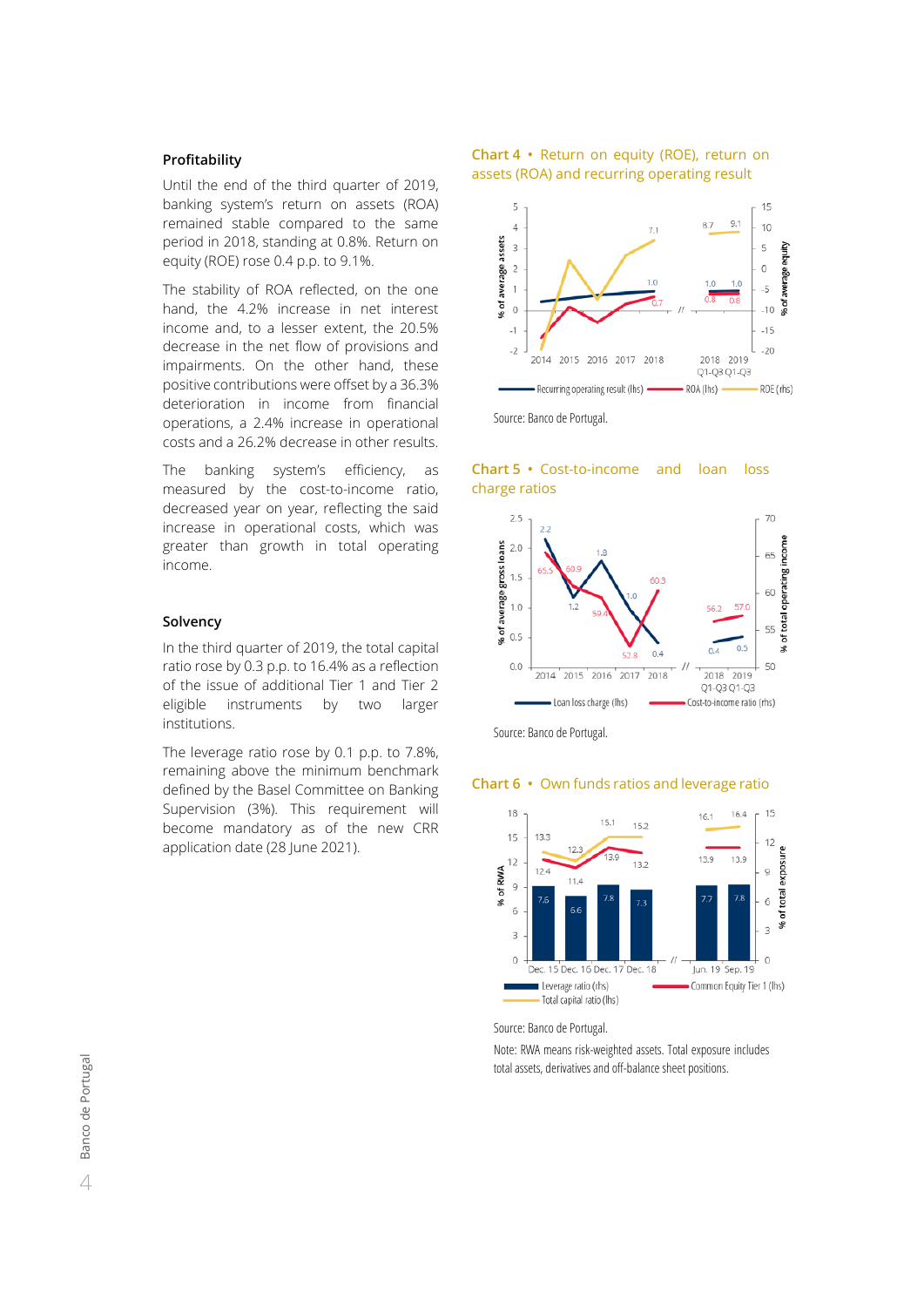# Table 1 • Portuguese banking system indicators (a)

|                                                     | <b>Notes</b> | Unit      | Dec. 15 | Dec. 16 Dec. 17 |        | Dec. 18 | Sep. 18 | Jun. 19 | Sep. 19 |
|-----------------------------------------------------|--------------|-----------|---------|-----------------|--------|---------|---------|---------|---------|
| <b>Assets</b>                                       |              |           |         |                 |        |         |         |         |         |
| Loans to customers (net of impairments)             | (1)          | 96        | 60.0    | 60.7            | 60.6   | 59.7    | 59.4    | 59.9    | 59.8    |
| Debt securities (net of impairments)                | (1)          | 96        | 18.3    | 18.5            | 19.2   | 21.4    | 21.3    | 22.2    | 22.3    |
| Portuguese government debt securities (gross value) | (2)          | 96        | 7.1     | 7.6             | 8.3    | 8.8     | 8.8     | 8.7     | 8.4     |
| Total assets                                        |              | € billion | 407.6   | 386.2           | 381.3  | 384.7   | 384.0   | 396.4   | 397.2   |
| Total assets / GDP (nominal)                        |              | 96        | 226.8   | 207.1           | 194.6  | 188.7   | 190.0   | 191.1   | 189.8   |
| Liquidity and funding                               |              |           |         |                 |        |         |         |         |         |
| Central bank funding                                | (1)          | 96        | 7.0     | 6.4             | 6.3    | 5.3     | 5.3     | 4.9     | 4.7     |
| Interbank financing (net of interbank assets)       | (1)          | 96        | 4.7     | 5.5             | 5.6    | 6.1     | 6.4     | 5.6     | 5.1     |
| Customer deposits                                   | (1)          | 96        | 62.4    | 63.6            | 65.5   | 67.1    | 66.4    | 67.9    | 67.9    |
| Liabilities represented by debt securities          | (1)          | 96        | 7.5     | 6.1             | 4.8    | 4.2     | 4.3     | 3.8     | 3.9     |
| Equity                                              | (1)          | 96        | 8.1     | 7.7             | 9.5    | 9.1     | 9.3     | 9.1     | 93      |
| Loan-to-deposit (Ltd) ratio                         | (3)          | 96        | 96.1    | 95.5            | 92.5   | 89.0    | 89.5    | 88.2    | 88.0    |
| Highly liquid assets                                | (4)          | 96        | n.d.    | 11.3            | 14.8   | 17.1    | 15.8    | 18.6    | 18.6    |
| Liquidity coverage ratio (LCR)                      | (5)          | 96        | n.d.    | 150.8           | 173.5  | 196.4   | 184.9   | 212.3   | 210.9   |
| <b>Asset quality</b>                                |              |           |         |                 |        |         |         |         |         |
| Non-performing loans (gross value)                  |              | € million | 49,818  | 46,361          | 37,001 | 25,856  | 31,171  | 23,452  | 21,736  |
| Non-performing loans (net of impairments)           |              | € million | 29,512  | 25,364          | 18,728 | 12,435  | 14,541  | 11,208  | 10,118  |
| NPL ratio - Total                                   | (6)          | 96        | 17.5    | 17.2            | 13.3   | 9.4     | 11.3    | 8.3     | 7.7     |
| NPL ratio - Households                              | (6)          | 96        | 9.4     | 8.7             | 7.1    | 5.1     | 6.1     | 4.4     | 4.0     |
| NPL ratio - Non-financial corporations              | (6)          | 96        | 28.3    | 29.5            | 25.2   | 18.5    | 22.1    | 16.6    | 15.7    |
| NPL ratio net of impairments - Total                | (7)          | 96        | 10.4    | 9.4             | 6.7    | 4.5     | 5.3     | 4.0     | 3.6     |
| NPL impairment coverage ratio - Total               | (8)          | 96        | 40.8    | 45.3            | 49.4   | 51.9    | 53.4    | 52.2    | 53.5    |
| Coverage ratio - Households                         | (8)          | 96        | 36.2    | 35.4            | 37.1   | 40.9    | 39.7    | 41.1    | 42.2    |
| Coverage ratio - Non-financial corporations         | (8)          | 96        | 44.4    | 48.9            | 53.9   | 56.3    | 58.7    | 57.0    | 58.5    |
| Profitability <sup>(b)</sup>                        |              |           |         |                 |        |         |         |         |         |
| Return on assets (ROA)                              | (9)          | 96        | 0.2     | $-0.6$          | 0.3    | 0.7     | 0.8     | 0.8     | 0.8     |
| Recurring operating result                          | (10)         | 96        | 0.6     | 0.7             | 0.8    | 1.0     | 1.0     | 1.0     | 1.0     |
| Return on equity (ROE)                              | (11)         | 96        | 2.2     | $-7.3$          | 3.3    | 7.1     | 8.7     | 9.2     | 9.1     |
| Profit or loss for the year                         |              | € million | 324     | $-1,244$        | $-88$  | 1.078   | 2.256   | 2.178   | 2,272   |
| Cost-to-Income                                      | (12)         | 96        | 60.9    | 59.4            | 52.8   | 60.3    | 56.2    | 57.2    | 57.0    |
| Loan loss charge                                    | (13)         | 96        | 1.2     | 1.8             | 1.0    | 0.4     | 0.4     | 0.4     | 0.5     |
| Solvency                                            |              |           |         |                 |        |         |         |         |         |
| Common Equity Tier 1 (CET 1)                        | (14)         | 96        | 12.4    | 11.4            | 13.9   | 13.2    | 13.5    | 13.9    | 13.9    |
| Additional Tier 1 (AT 1)                            | (14)         | 96        | 0.2     | 0.3             | 0.6    | 0.8     | 0.7     | 1.0     | 1.1     |
| Tier 2                                              | (14)         | 96        | 0.7     | 0.6             | 0.7    | 1.2     | 1.2     | 1.2     | 1.5     |
| Leverage ratio                                      | (15)         | 96        | 7.0     | 7.6             | 7.8    | 7.3     | 7.5     | 7.7     | 7.8     |
| Average risk weight                                 | (16)         | 96        | 60.6    | 58.9            | 56.0   | 54.4    | 55.2    | 53.7    | 53.6    |

Notes:

(a) Banking system data are based on accounting information on a consolidated basis from credit institutions and investment firms, reported to Banco de Portugal for supervisory purposes.

(b) Profitability indicators are calculated with annualised flows accumulated from January up to the reference period.

(1) As a percentage of total assets.

(2) Monetary and financial statistics. As a percentage of other monetary financial institutions' assets.

(3) Ratio of customer loans (net of impairments) to customer deposits.

(4) Corresponds to the amount of liquid assets held by credit institutions that satisfy requirements set in Commission Delegated Regulation (EU)

2015/61 of 10 October 2014. As a percentage of total assets.

(5) Ratio of liquidity buffer to net cash outflows calculated under a 30-day stress scenario.

(6) Ratio of the gross value of non-performing loans to the total gross value of loans.

(7) Ratio of non-performing loans net of impairments to the total gross value of loans.

(8) Ratio of impairments for non-performing loans to their gross value. (9) Profit and loss before taxes as a percentage of average assets.

(10) Net interest income and net commissions less operational costs; as a percentage of average assets.

(11) Profit and loss before taxes as a percentage of average equity.

(12) Ratio of operational costs to total operating income.

(13) Flow of credit impairments as a percentage of total average gross credit granted to customers.

(14) As a percentage of risk-weighted assets.

(15) Up to June 2016 it corresponds to the ratio of Tier 1 capital to total assets. From September 2016 onwards it corresponds to the ratio of Tier 1

capital to total exposure (including on- and off-balance sheet assets and derivatives).

(16) Ratio of risk-weighted assets to total assets.